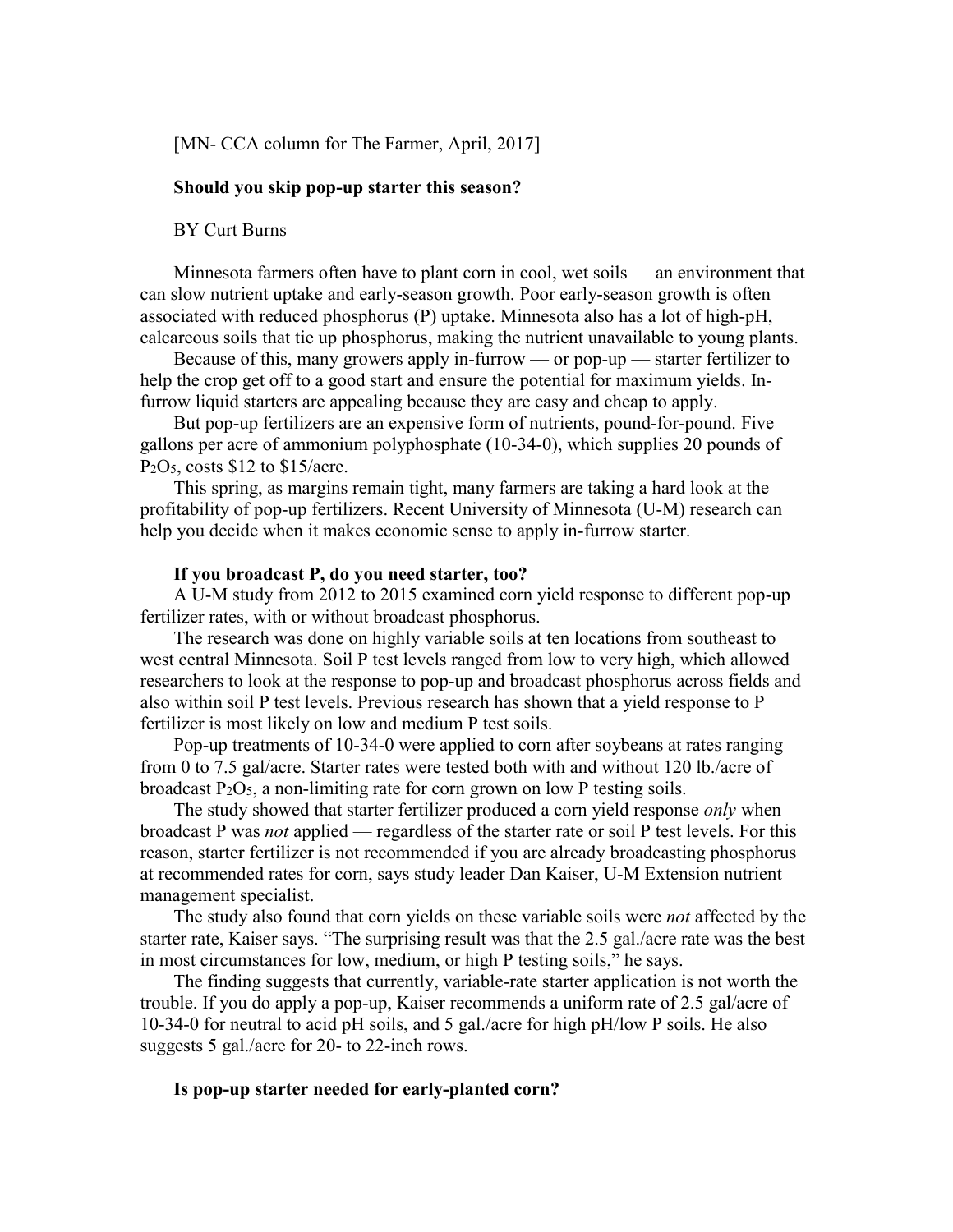An earlier U-M study from 2010 to 2012 found that planting date did not affect popup fertilizer response in corn.

The field trials were performed on corn after soybeans at Lamberton and Waseca, where soil test levels for phosphorus ranged from medium to very high.

Ninety-four-, 99-, and 104-day corn hybrids were planted at two-week intervals, beginning in late April and extending to late May, simulating early, on-time and late planting dates. Two starter fertilizer treatments were tested for each hybrid and planting date combination: no starter versus 5 gal./acre of 10-34-0 placed in the seed furrow.

As expected, corn planted with starter did show greater growth in the early spring, Kaiser says. In addition, corn planted with the pop-up silked a couple of days earlier and had slightly reduced grain moisture at harvest.

However, the pop-up did not increase corn yields based on planting date or relative maturity, Kaiser found. In terms of economic benefits, lower grain moisture generally covered the cost of the pop-up, he says. But it did not produce a profitable return on soils that had medium to high soil P test levels.

## **Applying this research on your farm**

What management conclusions can we draw from these research findings?

•The decision to use pop-up fertilizer should not be based on planting date or hybrid relative maturity, but rather on nutrient needs revealed by soil tests.

•There's little or no economic benefit to using starter on top of recommended rates of broadcast P.

•f you need to cut corn input costs this spring on high soil P test fields, consider skipping phosphorus application for corn after soybeans.

•If you need to cut corn input costs on medium soil P test fields, consider applying 2.5 to 5 gal./acre of 10-34-0 instead of broadcasting higher rates of dry fertilizer. While this is not an adequate long-term nutrient management strategy, it is a low-risk option for one or two seasons, especially on cropland in short-term rental contracts.

•Keep in mind that there's not one right strategy for P management, which is influenced by many variables, including soils, prices, and agronomic factors such as crop rotation and genetics. Your crop consultant can help you sort out what makes sense on your farm.

*Burns, owner of C.B. Agronomics, is a crop consultant from Stewart. Find information and links to Minnesota certified crop advisers at [http://www.mcpr-cca.org](http://www.mcpr-cca.org/)*

#### **Key points**

•It may not pay to apply pop-up starter fertilizer in the current economic environment.

•Pop-up starter can be an economical short-term substitute for broadcast P on medium or high soil P test fields.

•Minnesota research found no significant corn yield benefit for pop-up starter on medium and higher P test soils.

#### **[Graphics]**